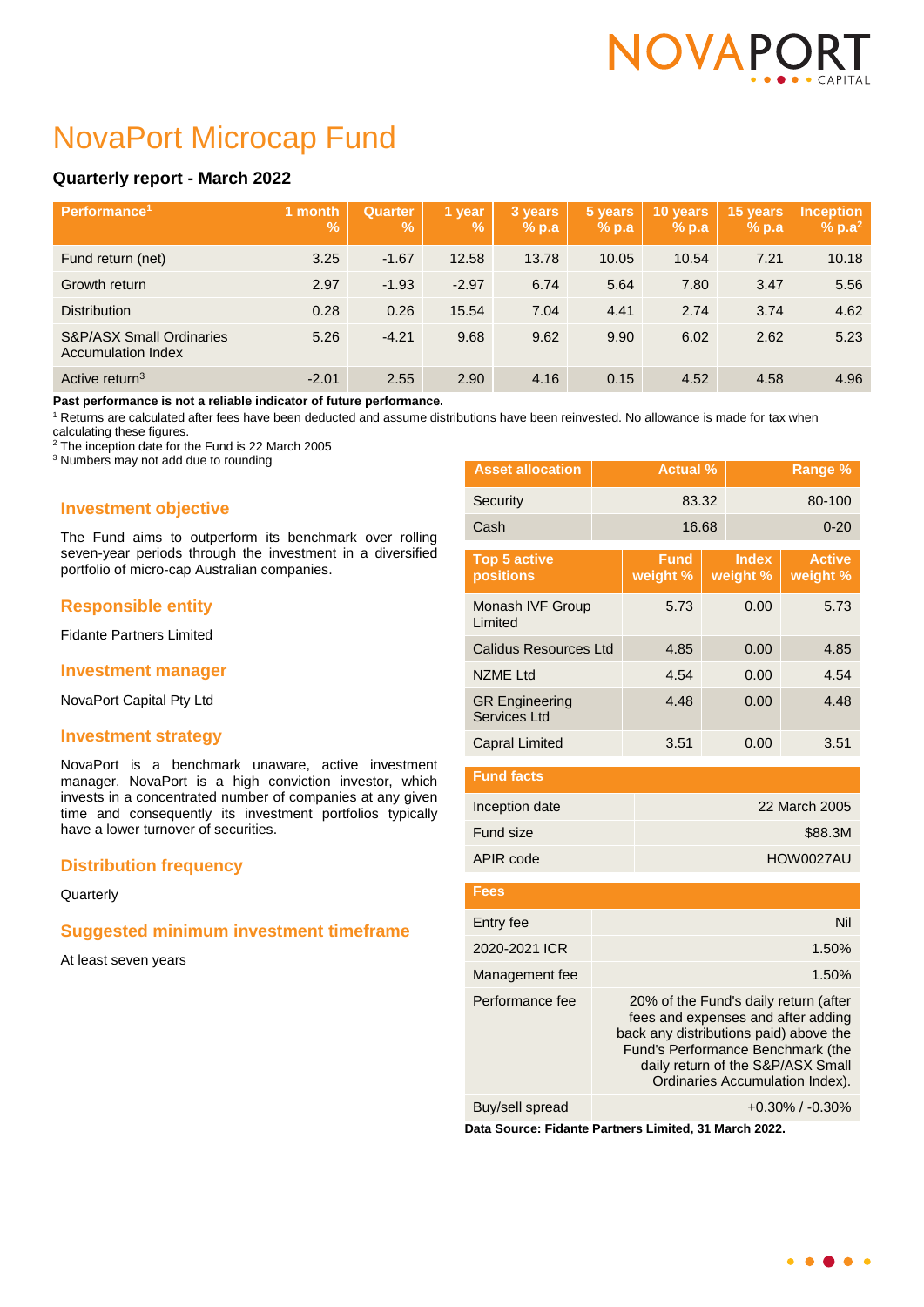

**Data Source: Fidante Partners Limited, 31 March 2022.**

## **Market overview**

Resource stocks drove a sharp small company rally in March as conflict in Ukraine and ongoing inflationary pressure buoyed commodity prices.

The ASX Small Ordinaries (Accumulation) Index rose 5.3% last month, clawing back some of the January selloff to close 4.2% lower for the March quarter.

Russia's invasion of Ukraine and subsequent western sanctions pushed base metals and energy prices higher, fuelling another leg up for mining and energy stocks.

Small resources surged 12.7% last month while small industrials gained just 3%.

Russia is a major producer of timber, nickel, copper, coal, oil, and natural gas.

Disruption to the supply of these key inputs comes amid elevated demand for commodity-hungry goods in western economies and severe supply chain challenges.

This added price pressure on basic raw materials has given fresh impetus to already high inflation in western economies, particularly the United States, the United Kingdom, and Europe.

Central banks, led by the US Federal Reserve, have become increasingly hawkish about taming inflation with more aggressive interest rate hikes and balance sheet reduction (quantitative tightening).

Expectations are firming that the Reserve Bank of Australia will not lag its offshore peers too long and an Australian rate hike cycle is anticipated shortly after the federal election.

Loss-making and high valuation speculative stocks remained under pressure given the expected trajectory for interest rates.

Notwithstanding extremely complex macroeconomic challenges, growth remains robust in the domestic and global economy, underpinned by low unemployment and accumulated household savings.

## **Fund performance summary**

The S&P/ASX Small Ordinaries Accumulation Index returned -4.21% for the quarter. The fund outperformed the market and delivered a -1.67% return over the quarter.